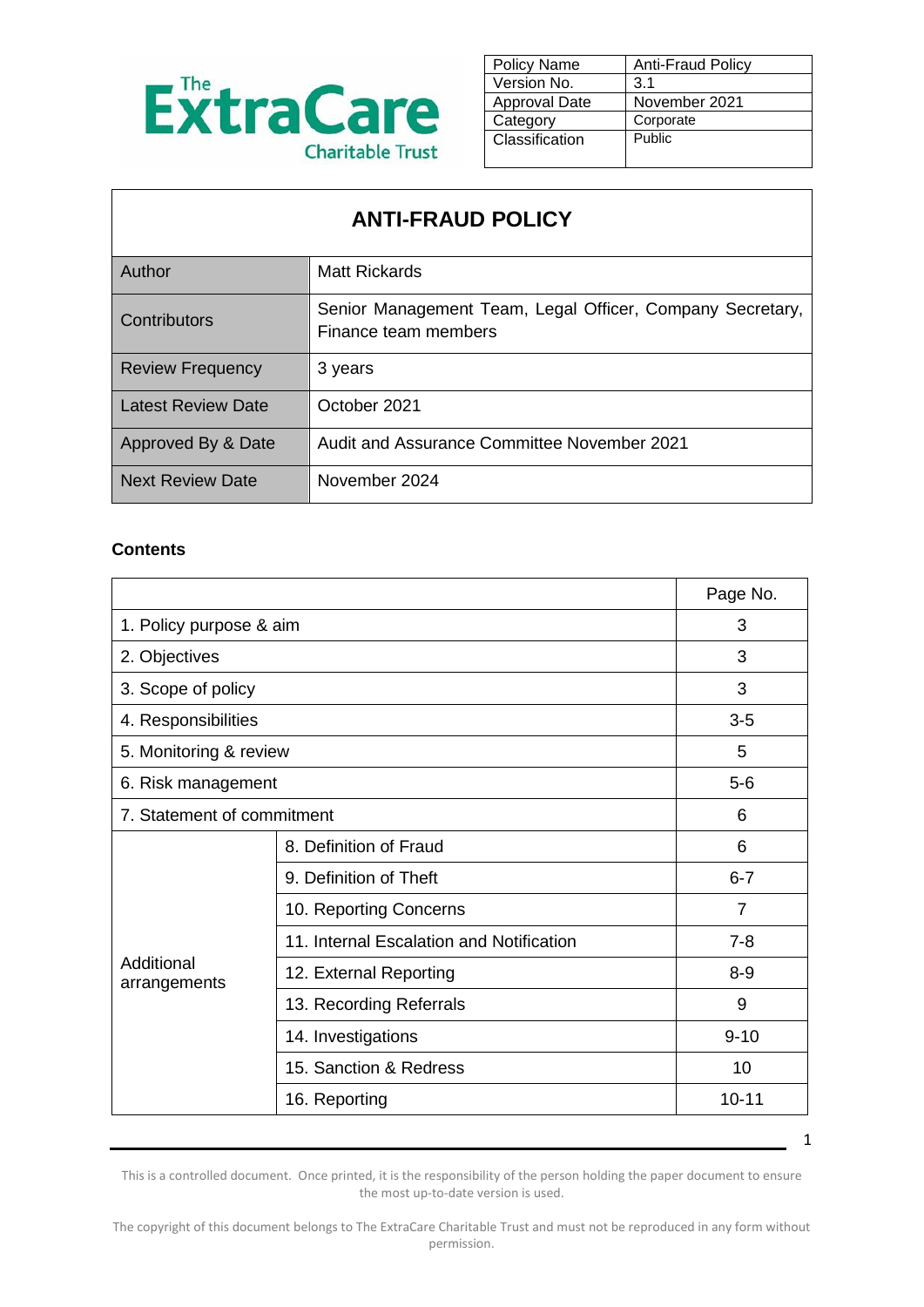

| <b>Policy Name</b>   | <b>Anti-Fraud Policy</b> |
|----------------------|--------------------------|
| Version No.          | 3.1                      |
| <b>Approval Date</b> | November 2021            |
| Category             | Corporate                |
| Classification       | Public                   |
|                      |                          |

| 17. Follow Up of Recommendations                   | 11      |
|----------------------------------------------------|---------|
| 18. Other relevant ExtraCare policies & documents  | $11-12$ |
| 19. Relevant legislative & regulatory requirements | 12      |

#### **Version Control**

| Version | Date                                                                       | <b>Description</b>                                                                                                                                                                                                                                                                  | <b>Updated By</b>   | Approved By         |
|---------|----------------------------------------------------------------------------|-------------------------------------------------------------------------------------------------------------------------------------------------------------------------------------------------------------------------------------------------------------------------------------|---------------------|---------------------|
| 3.0     | October<br>Move<br>policy<br>to<br>new<br>18<br>format. Update of content. |                                                                                                                                                                                                                                                                                     | Angela<br>Carpenter | ELT - October 2018  |
|         |                                                                            |                                                                                                                                                                                                                                                                                     |                     | A&A - November 2018 |
| 3.1     | October<br>2021                                                            | Minor updates with<br>reference to role of SMT,<br>link to Safeguarding<br>policy, Monitoring and<br>relevant policies and<br>regulation.<br>Original decision on<br>investigation now with<br>Head of Finance.<br>Corrected minor<br>inconsistencies in formats<br>and job titles. | Manuela<br>Alpaton  | A&A - November 2021 |

This is a controlled document. Once printed, it is the responsibility of the person holding the paper document to ensure the most up-to-date version is used.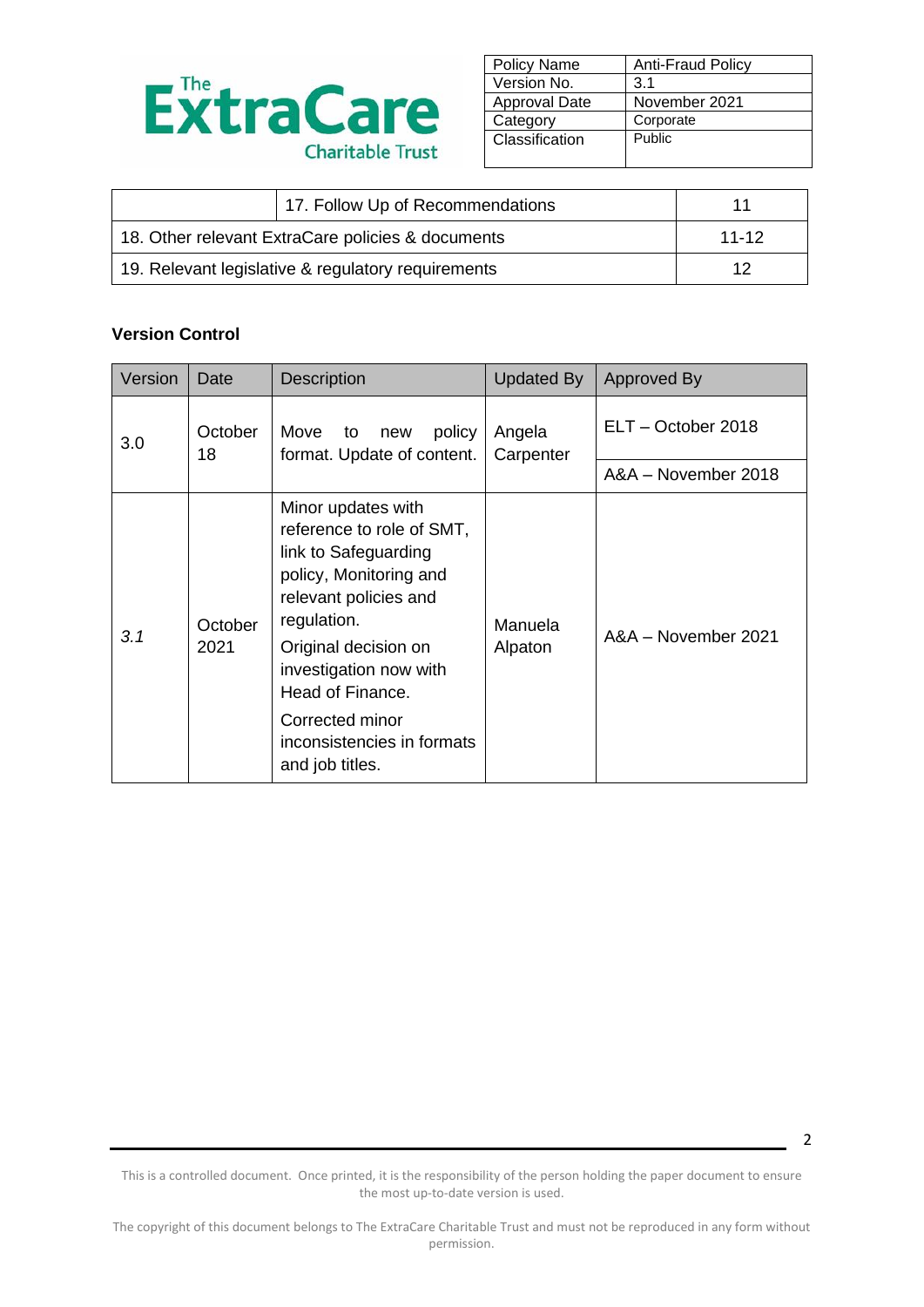

| <b>Policy Name</b>   | <b>Anti-Fraud Policy</b> |
|----------------------|--------------------------|
| Version No.          | 3.1                      |
| <b>Approval Date</b> | November 2021            |
| Category             | Corporate                |
| Classification       | Public                   |
|                      |                          |

## **1. Policy Purpose & Aim**

This document sets out the Anti-Fraud Policy for ExtraCare and its subsidiaries. This policy is also to be adopted in the event of any theft or other financial irregularity where the event is not covered by the provisions of an existing policy. ExtraCare adopts a zero tolerance approach to fraud and theft. This policy explains how concerns can be reported and how these will be escalated and what action will be taken.

## **2. Objectives**

The objectives of this policy are to:

- Create the right **culture** where fraud and theft are not tolerated, are reported and staff/volunteers are mindful of risks;
- **Deter** the occurrence of fraud and theft;
- **Prevent** fraud, theft and irregularity where this cannot be deterred;
- Promptly **detect** fraud and theft were this has not been prevented;
- **Investigate** detected fraud/theft (where appropriate);
- Take **sanction**, including criminal and legal action where necessary; and
- Seek **redress** for any money defrauded from ExtraCare.

# **3. Scope of Policy**

This policy applies to fraud but also any theft or other irregularity: this may be confirmed, suspected and/or alleged. The policy is to be used whether or not ExtraCare suffers the loss (e.g. if there is a theft from a resident this policy will be adopted, alongside the Safeguarding policy if necessary). The policy applies to ExtraCare and its subsidiaries and to all staff (including temporary staff), contractors and volunteers. As a corporate policy all staff will be notified of the policy update.

### **4. Responsibilities**

| Audit & Assurance | The Committee has received delegated responsibility from the Board     |
|-------------------|------------------------------------------------------------------------|
| Committee         | to:                                                                    |
|                   | Keep the policy under review; and                                      |
|                   | Receive reports on suspected or actual cases.                          |
| Executive         | Promote a culture of honesty and openness- supporting our<br>$\bullet$ |
| Leadership Team   | ExtraCare value of Transparency.                                       |
| (ELT)             |                                                                        |

This is a controlled document. Once printed, it is the responsibility of the person holding the paper document to ensure the most up-to-date version is used.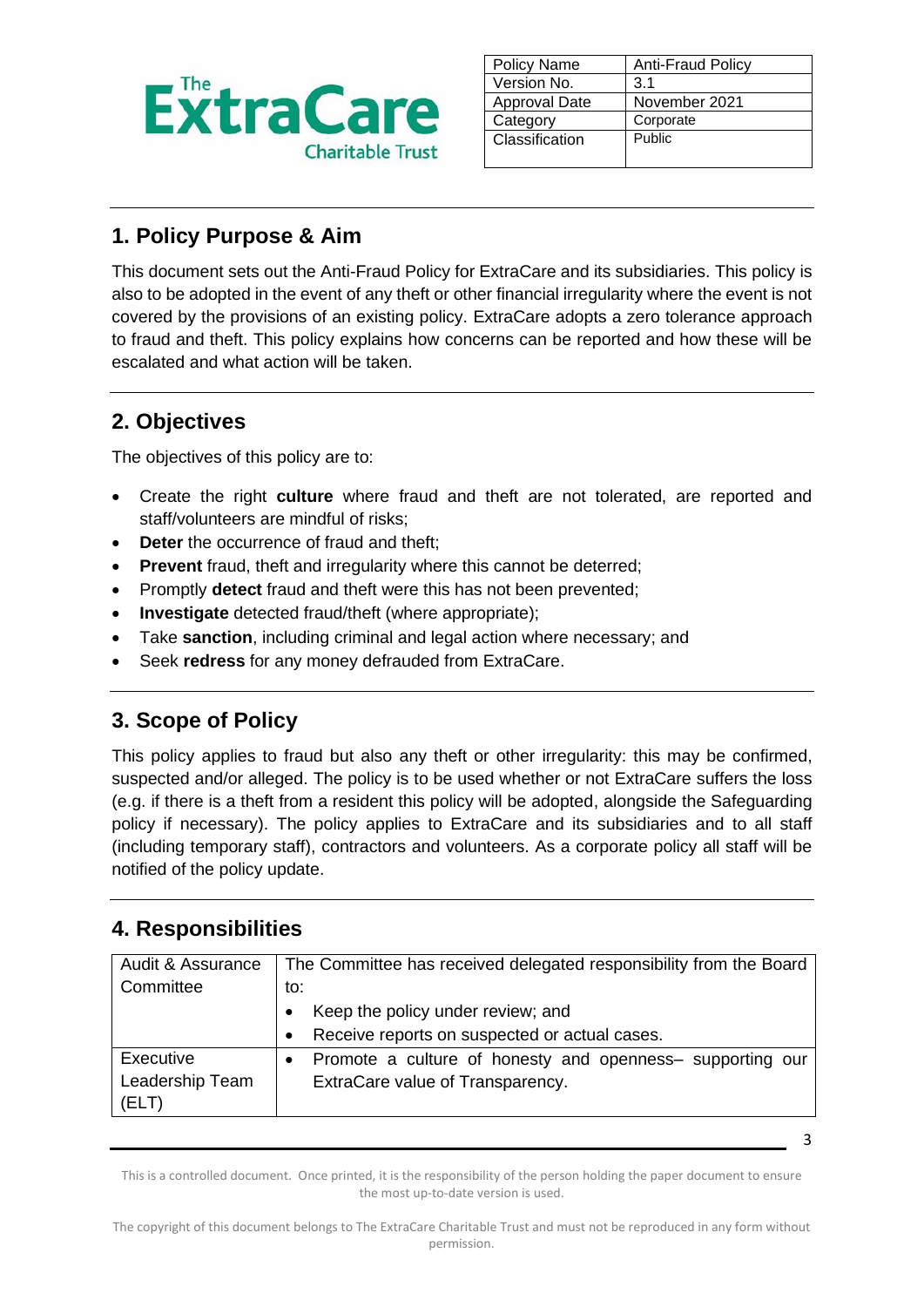

| <b>Policy Name</b>   | <b>Anti-Fraud Policy</b> |
|----------------------|--------------------------|
| Version No.          | 3.1                      |
| <b>Approval Date</b> | November 2021            |
| Category             | Corporate                |
| Classification       | Public                   |
|                      |                          |

| Company                     | Reports to external bodies and regulators (as required).                                                 |
|-----------------------------|----------------------------------------------------------------------------------------------------------|
| Secretary                   |                                                                                                          |
| <b>Executive Director</b>   | Has overall accountability for managing the risk of fraud and will<br>$\bullet$                          |
| Corporate                   | take every action necessary to protect ExtraCare;                                                        |
| Resources (EDCR)            | Ensures that:<br>$\bullet$                                                                               |
|                             | - A procedure is in place to enable reporting of concerns related                                        |
|                             | to fraud, theft or any other irregularity;<br>- A culture of honesty and openness is promoted throughout |
|                             | ExtraCare;                                                                                               |
|                             | - Risk of fraud, theft and financial irregularities is considered;                                       |
|                             | - Effective controls are developed and maintained to prevent and                                         |
|                             | detect fraud and theft;                                                                                  |
|                             | Those engaged in countering fraud have the appropriate                                                   |
|                             | authority, skills and knowledge to undertake this work<br>effectively; and                               |
|                             | - Findings from fraud, theft and financial irregularity investigations                                   |
|                             | lead to relevant system changes.                                                                         |
| <b>Head of Finance</b>      | Reviews and updates the policy;<br>$\bullet$                                                             |
|                             | Determines where investigations will be held and who the Lead<br>$\bullet$                               |
|                             | Investigation Officer will be.                                                                           |
|                             | Where it is deemed an investigation is required the Executive                                            |
|                             | Director Corporate Resources will be immediately informed. All                                           |
|                             | other instances will be reported to the Executive Director<br>Corporate Resources on a quarterly basis.  |
| <b>Financial Controller</b> | Acts as the nominated Finance team operational lead for<br>$\bullet$                                     |
|                             | fraud/theft/irregularity;                                                                                |
|                             | Oversees and update the Fraud Log;<br>$\bullet$                                                          |
|                             | Notifies Head of Finance and Executive Director Corporate<br>$\bullet$                                   |
|                             | Resources of reported incidents including proposed action (e.g.                                          |
|                             | investigations); and                                                                                     |
|                             | Consider fraud risks as part of the financial control framework.<br>٠                                    |
| Finance and                 | Perform an oversight role (2 <sup>nd</sup> line of defence) to identify fraud risk<br>$\bullet$          |
| Income                      | across ExtraCare (and the subsidiary) e.g. reporting any non-                                            |
| Management                  | compliance with controls which give rise to fraud risk; and                                              |
| Teams                       | Remain vigilant.<br>$\bullet$                                                                            |
| Senior                      | Ensure staff are aware of this policy;<br>$\bullet$                                                      |
| Management                  | Promote of a culture of honesty and openness;<br>٠                                                       |
| Team (SMT) and              | Be mindful of fraud and theft risk as part of day to day activities;<br>$\bullet$                        |
| Managers                    | Prevent and detect incidents via:<br>$\bullet$                                                           |
|                             | - Ensuring compliance with wider policies and Financial                                                  |
|                             | Regulations;                                                                                             |
|                             | Ensuring that controls are in place and adhered to in day to day<br>activities; and                      |
|                             | Reporting any concerns.                                                                                  |
|                             |                                                                                                          |

This is a controlled document. Once printed, it is the responsibility of the person holding the paper document to ensure the most up-to-date version is used.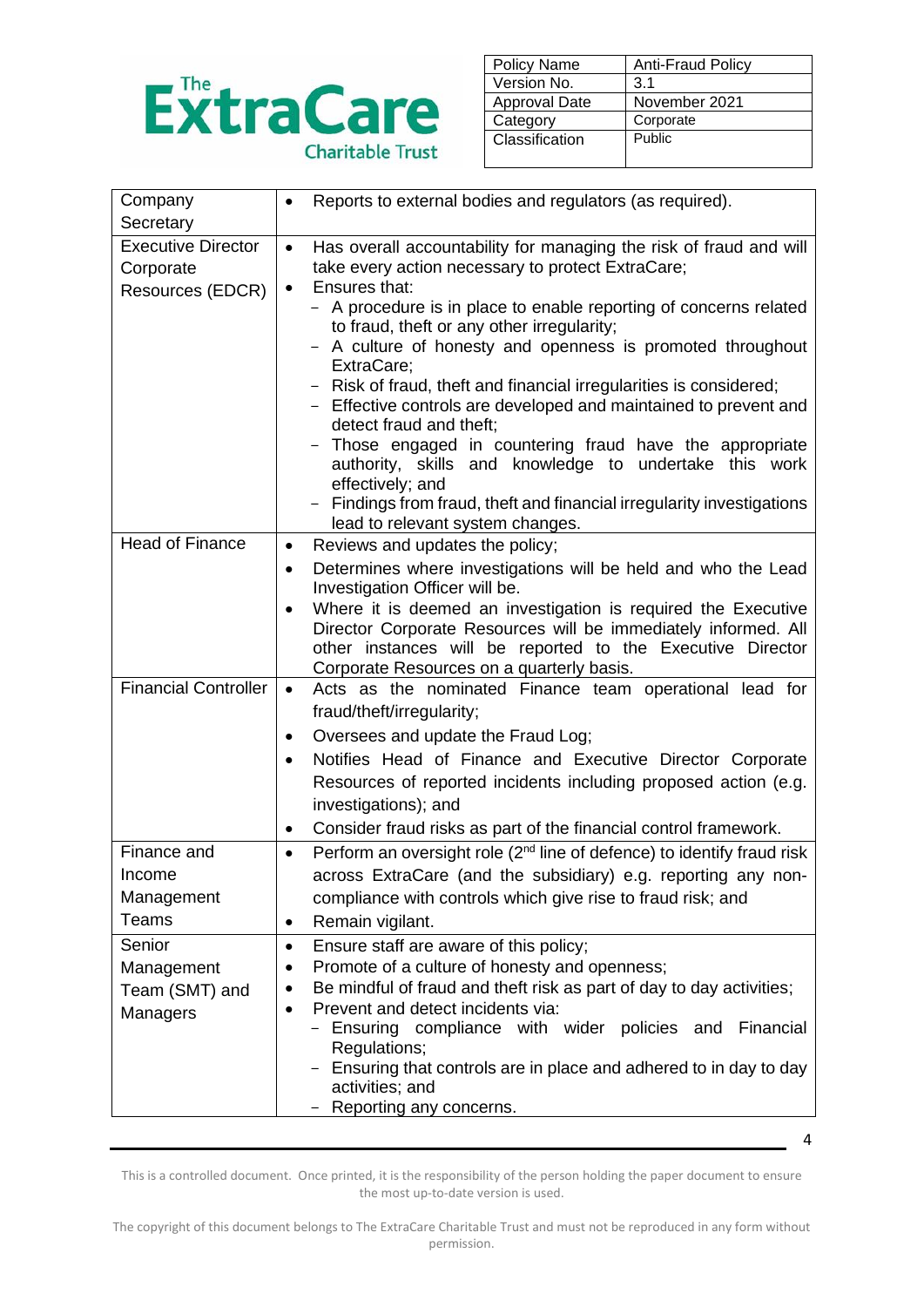

| <b>Policy Name</b>   | <b>Anti-Fraud Policy</b> |
|----------------------|--------------------------|
| Version No.          | 3.1                      |
| <b>Approval Date</b> | November 2021            |
| Category             | Corporate                |
| Classification       | Public                   |
|                      |                          |

| All staff/ volunteers   • Undertake e-learning Fraud training; |
|----------------------------------------------------------------|
| Follow and comply with ExtraCare policies and Financial        |
| Regulations;                                                   |
| Adhere to day to day controls;                                 |
| Be mindful and vigilant for fraud or theft risk; and           |
| Report any concerns.                                           |

### **5. Monitoring & Review**

The policy is supported by further procedural guidance within work instructions.

Exceptions reports will be submitted to ELT and Audit and Assurance Committee as required in accordance with risk reporting procedures.

This document will be subject to a full review at least every 3 years and to interim reviews when legislative and regulatory requirements make it necessary.

### **6. Risk Management**

Fraud or theft can affect both our finances and our reputation and, depending upon value, may require reporting to our regulators. We recognise that some criminals may target the charity sector as it is seen to be more trusting and therefore the sector may be more prone to fraud. Furthermore, the nature of our development expenditure (which can be high value) present heightens the impact of any payment diversion fraud. Some example risks and controls to manage these are as follows (this list is not exhaustive):

| <b>Example</b>           | <b>Controls</b>                                                      |
|--------------------------|----------------------------------------------------------------------|
| unsuitable<br>Appointing | Robust and consistent Recruitment & Selection processes<br>$\bullet$ |
| false<br>staff<br>e.g.   | including references, interviews, and DBS checks.                    |
| qualifications           | HR team support.                                                     |
| inflated<br>False<br>or  | Matrix in place of standard claimable distances between<br>$\bullet$ |
| expenses claims          | locations (e.g. Binley to Lark Hill). This matrix should always      |
|                          | be referred to when claiming mileage between locations.              |
|                          | Check and approval required from line manager.                       |
| Payment for goods not    | Purchase Orders (POs) required to be raised in advance               |
| received or overcharging | stating the price.                                                   |
|                          | Goods receipting of POs occurs only when goods are                   |
|                          | delivered.                                                           |
| diversion<br>Payment     | Suppliers:                                                           |
| (change of bank details) |                                                                      |

This is a controlled document. Once printed, it is the responsibility of the person holding the paper document to ensure the most up-to-date version is used.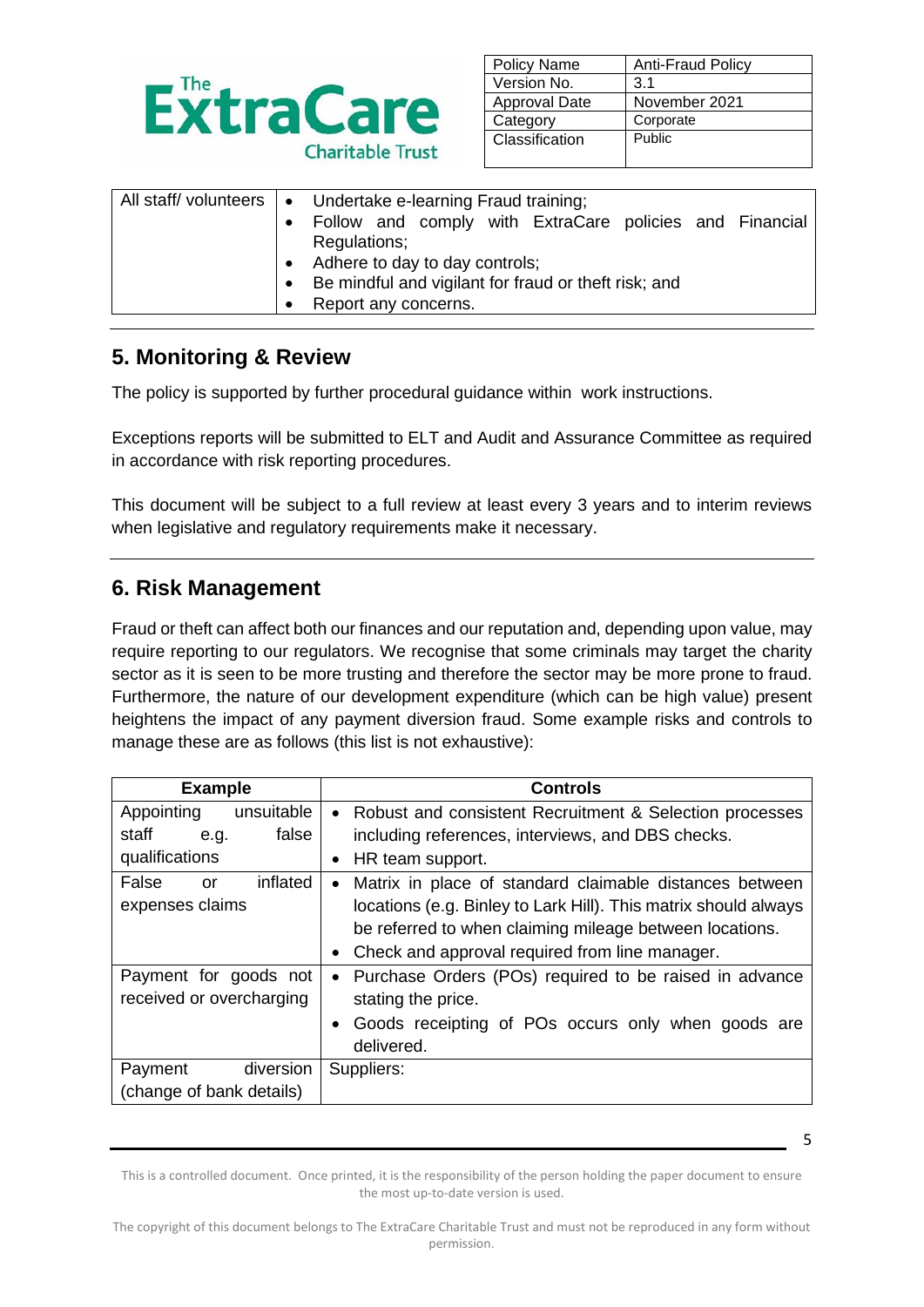

| <b>Policy Name</b>   | Anti-Fraud Policy |
|----------------------|-------------------|
| Version No.          | 3.1               |
| <b>Approval Date</b> | November 2021     |
| Category             | Corporate         |
| Classification       | Public            |
|                      |                   |

|                                                                              | • Masterfile changes made by Procurement team (outside of<br>Finance for separation of duties) following validation of<br>amendment requests prior to processing.<br>Staff:<br>• Bank account changes made by employee under self-<br>service. |
|------------------------------------------------------------------------------|------------------------------------------------------------------------------------------------------------------------------------------------------------------------------------------------------------------------------------------------|
| Overcharging or<br>not<br>providing correct change<br>when making a purchase | • Use of electronic payments and reducing cash handling.<br>• Providing receipts.                                                                                                                                                              |

## **7. Statement of Commitment**

As a responsible employer, registered charity, and registered provider, ExtraCare is committed to maintaining an ethical culture which does not and will not tolerate any form of fraud or theft. Incidents will be reviewed, may be investigated, and may also be reported to the police. If criminal action is not taken ExtraCare may pursue civil action. Reporting incidents and concerns supports our ExtraCare value of Transparency.

### **8. Definition of Fraud**

Fraud is **wrongful or criminal deception intended to result in financial or personal gain**. The Fraud Act (2006) provides three types of fraud, these are:

- Fraud by false representation
- Fraud by failing to disclose information
- Fraud by abuse of position

Fraud is a criminal offence and can result in imprisonment.

#### **Examples of fraud risks:**

Suppliers submitting invoices for goods/ services not received. Phishing emails from third parties e.g. pretending to be members of staff to obtain information under false pretences.

Inflating/falsifying mileage or travel claims.

Working elsewhere whilst off sick from ExtraCare.

## **9. Definition of Theft**

Theft is **dishonestly taking property belonging to another** with the intention of permanently depriving the other of it.

This is a controlled document. Once printed, it is the responsibility of the person holding the paper document to ensure the most up-to-date version is used.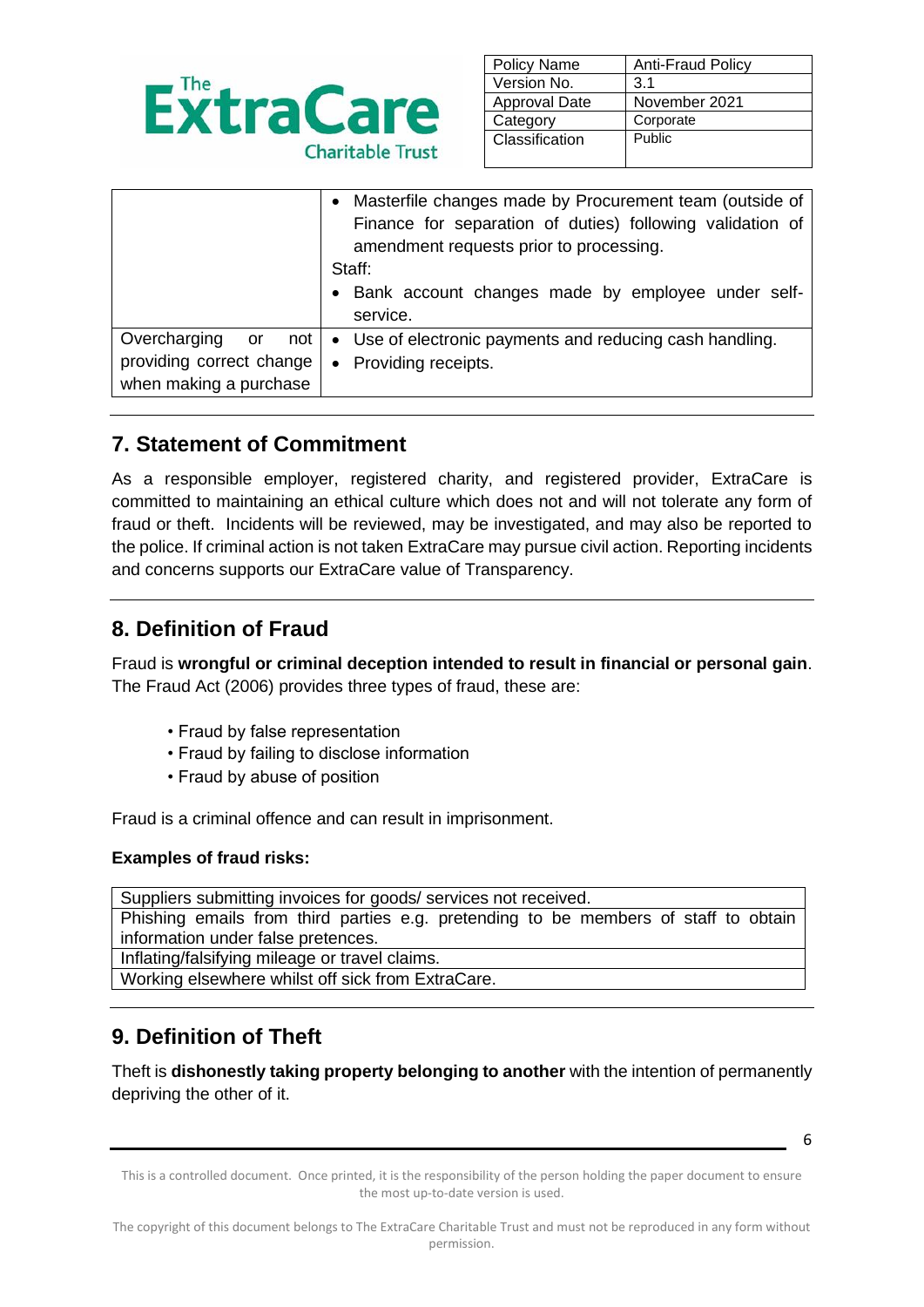

| <b>Policy Name</b>   | <b>Anti-Fraud Policy</b> |
|----------------------|--------------------------|
| Version No.          | 3.1                      |
| <b>Approval Date</b> | November 2021            |
| Category             | Corporate                |
| Classification       | Public                   |
|                      |                          |

#### **Examples of theft:**

| Theft of property from a resident.                                         |
|----------------------------------------------------------------------------|
| Doing shopping for a resident and keeping any buy one get one free extras. |
| Ordering goods via ExtraCare for personal use.                             |
| Making personal purchases via Purchasing Cards.                            |

### **10. Reporting Concerns**

Any concern should be reported as soon as a suspicion arises via a confidential **Referral Form** to the Head of Finance. A supporting **Work Instruction** is in place. The Referral Form should be completed by the staff member/volunteer who has the concern. The Referral Form should be completed in full with as much information as possible. If an issue is raised to a manager, the manager will request that a Referral Form is completed or if necessary complete the form themselves.

All staff and managers should keep the matter confidential. Staff should not try to carry out any investigation themselves: this may impair evidence or draw attention to the issue which may result in loss or destruction of evidence.

All staff should be assured that there will be no recriminations against staff who report reasonably held suspicions. Victimising or deterring staff from reporting their concerns will be considered a disciplinary matter. Further, any abuse of the reporting process (e.g. malicious allegations) could also be considered a disciplinary matter.

There are some instances where the provisions of the **Whistleblowing Policy** apply to ensure that staff/volunteers are able to report relevant concerns without fear of reprisal or victimisation under this policy.

### **11. Internal Escalation and Notification**

Any incident of £10,000 or more will be reported to the Company Secretary by the Executive Director Corporate Resources or Head of Finance (or Financial Controller): this is to allow Board notification.

All incidents are reported to Audit & Assurance Committee as part of routine quarterly reporting.

Where incidents meet the definition of a whistleblowing (and the **Whistleblowing Policy** applies) concerns are required to be reported to the Director of Governance and Compliance in the first instance.

<sup>7</sup>

This is a controlled document. Once printed, it is the responsibility of the person holding the paper document to ensure the most up-to-date version is used.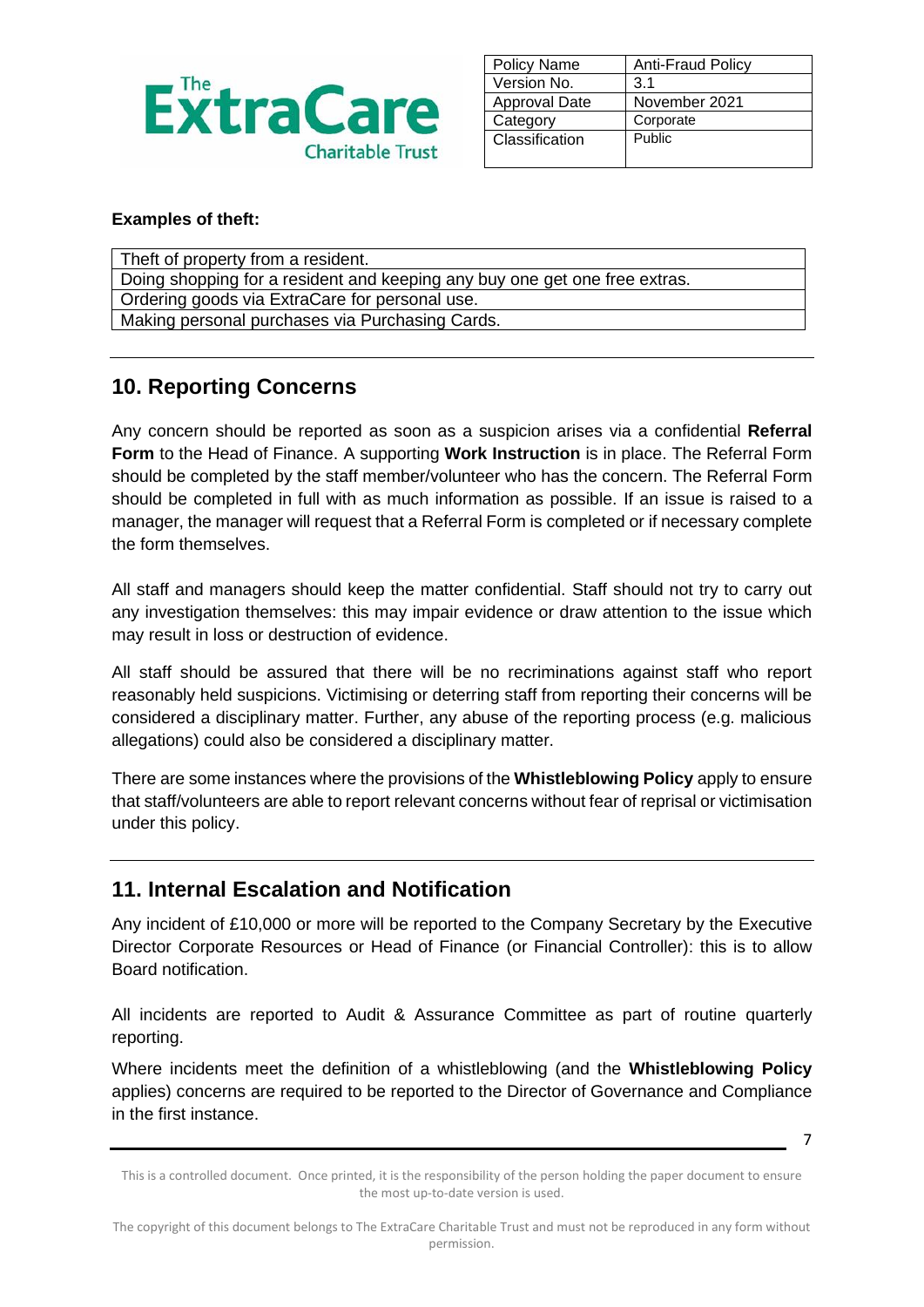

| <b>Policy Name</b> | <b>Anti-Fraud Policy</b> |
|--------------------|--------------------------|
| Version No.        | 3.1                      |
| Approval Date      | November 2021            |
| Category           | Corporate                |
| Classification     | Public                   |
|                    |                          |

Where any allegation involves the Director of Governance and Compliance, then escalation should be made directly to the next appropriate level.

The Director of Governance and Compliance will report any whistleblowing fraud allegations to the Executive Director Corporate Resources and Head of People as soon as the report is received in order to review, consider and determine internal and external reporting and escalation requirements.

In the event that an allegation involves the Executive Director Corporate Resources the Director of Governance and Compliance will report the allegation to alternative members of the Executive Team.

In exceptional circumstances (e.g. where an allegation relates to the entire Executive Team), the Director of Governance and Compliance will report the allegation to the Senior Independent Director (a member of the Board of Trustees).

## **12. External Reporting**

#### **12.1 Reporting to the Police and National Crime Agency (NCA)**

Some frauds or thefts will lend themselves to automatic reporting to the police (such as theft by a third party). A decision to report an incident to the police or NCA should normally be made by the Executive Director Corporate Resources who will also decide who will make the report (e.g. the Lead Investigating Officer) - this decision may be made at the outset once a referral is received or during the course of an investigation. If the police or NCA are notified before the report to the Executive Director Corporate Resources, this should be included in the **Referral Form**. All staff are to co-operate fully with any police enquiries. This is a totally separate investigation to any internal investigation or disciplinary process that ExtraCare may undertake. ExtraCare will share information with the Police but may also continue their own investigation independent of the Police enquiry (unless otherwise instructed by the police).

#### **12.2 Reporting to Regulators**

Responsibility for reporting any incidents or losses to the Charities Commission and Regulator of Social Housing is that of the Company Secretary.

#### **12.3 Reporting to CQC/Safeguarding**

For incidents relating to residents the notification requirements as outlined the **Safeguarding Policy** shall be adopted. Reporting is the responsibility of local operational management.

This is a controlled document. Once printed, it is the responsibility of the person holding the paper document to ensure the most up-to-date version is used.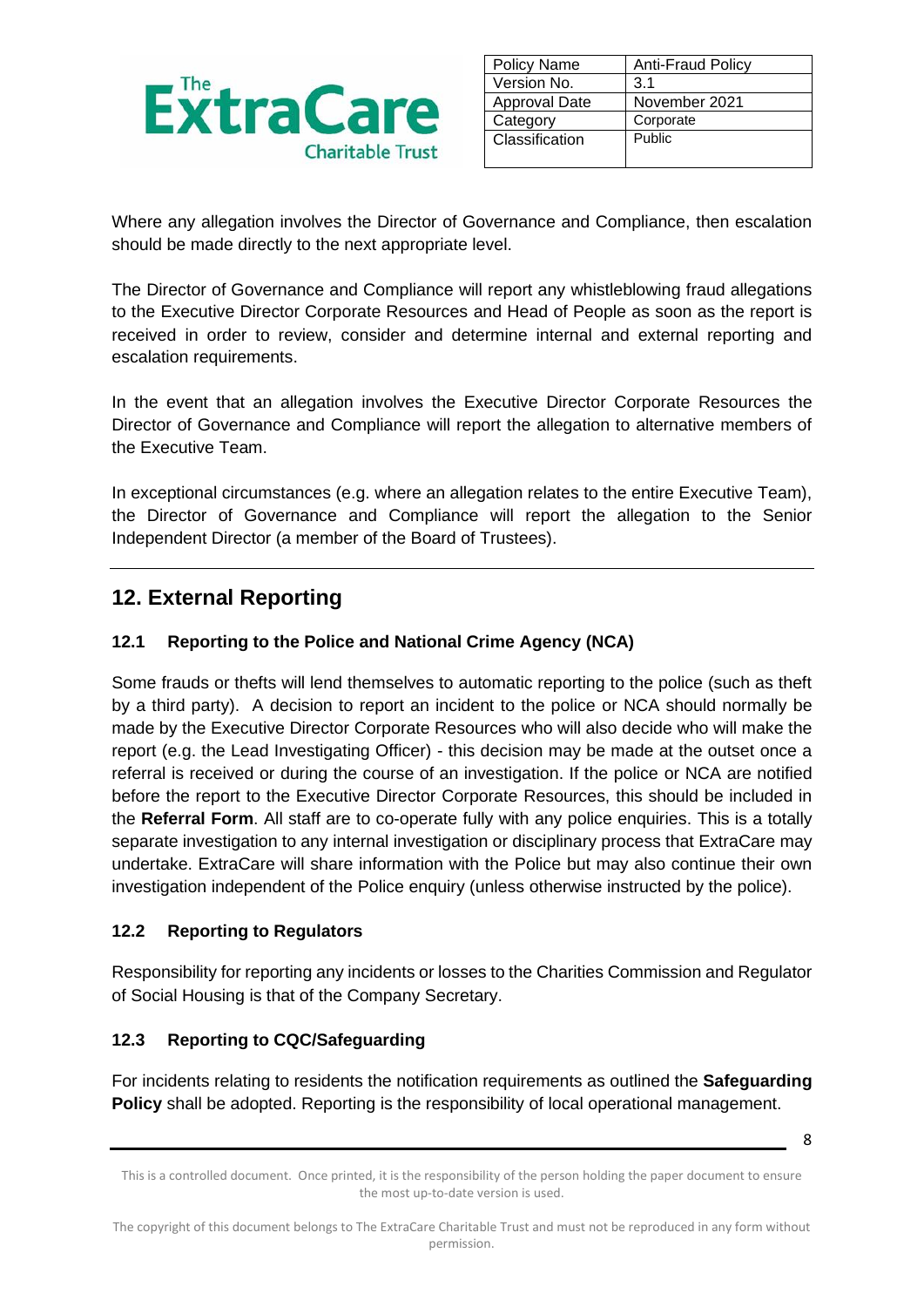

| <b>Policy Name</b>   | <b>Anti-Fraud Policy</b> |
|----------------------|--------------------------|
| Version No.          | 3.1                      |
| <b>Approval Date</b> | November 2021            |
| Category             | Corporate                |
| Classification       | Public                   |
|                      |                          |

#### **12.4 Reporting to Insurers**

Some losses may be covered by ExtraCare insurance policies. Responsibility for reporting any incidents or losses to the insurers is that of the Company Secretary (or their delegate).

There is a responsibility upon ExtraCare to report any incidents that may affect the insurers assessment of risk – as such there may be a need to report an incident even if a claim is not to be made. The Company Secretary (or their delegate) will liaise with the insurance broker in the first instance.

#### **12.5 Reporting to Bankers**

Some incidents may be required to be notified to ExtraCare banks/funders. Responsibility for reporting any incidents or losses to banks is that of the Executive Director Corporate Resources.

#### **12.6 Reporting to Auditors**

External and Internal Audit will be notified of all reported incidents via quarterly reports to the Audit & Assurance Committee. In the event of a major fraud or theft a notification may be made in between meetings: this decision rests with the Executive Director Corporate Resources.

### **13. Recording Referrals**

The Head of Finance (or Financial Controller as nominated operational lead) will record all referrals in the **Fraud Log.** Each referral will be allocated a reference number with this number also notified to the individual making the referral as acknowledgement of receipt.

Where it is deemed an investigation is required the Executive Director Corporate Resources will be immediately informed. All other instances will be reported to the Executive Director Corporate Resources on a quarterly basis.

#### **14. Investigations**

Any decision to conduct a formal investigation will be made by the Head of Finance. In most instances a local investigation by operational management will be sufficient. Some investigations may warrant specialist input from IT or Finance team members and even external specialists (such as Internal Audit).

This is a controlled document. Once printed, it is the responsibility of the person holding the paper document to ensure the most up-to-date version is used.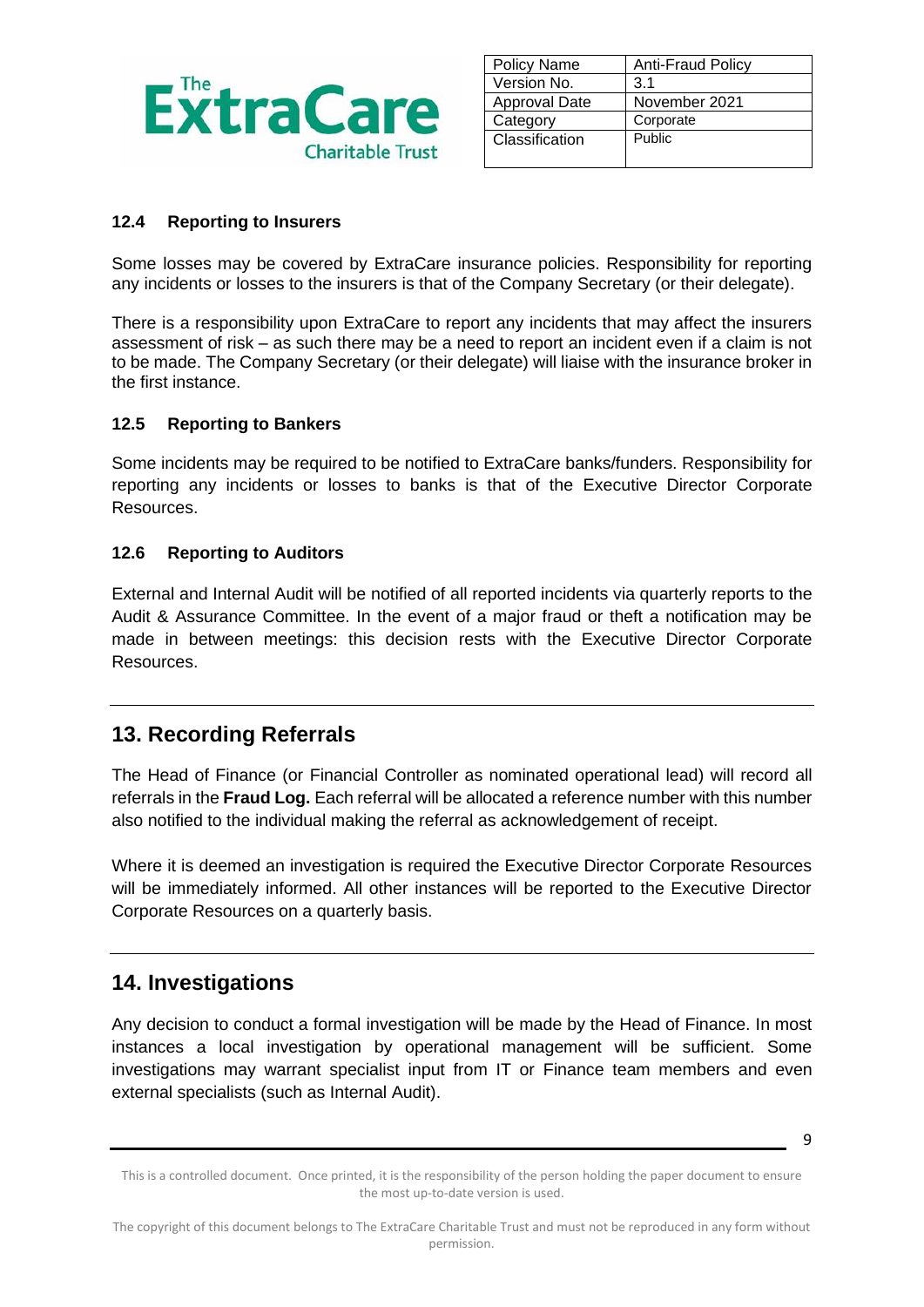

| <b>Policy Name</b>   | <b>Anti-Fraud Policy</b> |
|----------------------|--------------------------|
| Version No.          | 3.1                      |
| <b>Approval Date</b> | November 2021            |
| Category             | Corporate                |
| Classification       | Public                   |
|                      |                          |

If it is inappropriate (due to their potential involvement) for the Head of Finance to decide whether an investigation should occur, the matter should be referred to the Executive Director Corporate Resources, or the Chief Executive (if also inappropriate for the Executive Director Corporate Resources to investigate) for a decision. In the event that both the Chief Executive and the Executive Director Corporate Resources are potentially involved another member of the Executive or Company Secretary, will refer the matter to the Chair of Audit and Chair of Trustees.

The Executive Director Corporate Resources will appoint a Lead Investigating Officer and may appoint a full Response Team. Guidance is included within the **Fraud Response Plan**. The Lead Investigating Officer is responsible for fact finding, collating and reviewing evidence, and making recommendations.

Any decision to suspend an employee against whom an allegation has been made should be made in consultation with HR.

### **15. Sanction & Redress**

Where ExtraCare identifies fraud, theft or other financial impropriety then it will recover, prosecute or apply other sanctions to perpetrators, where appropriate.

If fraud, theft or other financial impropriety by employees is indicated, then action will be taken in accordance with ExtraCare's **Disciplinary Policy**. This may be in addition to any civil recovery action or sanctions.

ExtraCare aims to be effective in recovering any losses incurred to fraud or theft using, as appropriate, criminal and/or civil law. Wherever possible, redress should be applied. This ensures that ExtraCare is seen as recovering money lost to fraud and theft.

## **16. Investigation Reporting**

Where a full investigation is held, an **Investigation Closure Report** will be completed by the Lead Investigating Officer including recommendations for further action. A template **Investigation Closure Report** format and supporting **Work Instructions** for Investigations and Reporting are available.

This report format will also be used for smaller, local investigations where a full investigation may not have been undertaken but where recommendations arise: this is to ensure consistency in reporting. The report will include:

This is a controlled document. Once printed, it is the responsibility of the person holding the paper document to ensure the most up-to-date version is used.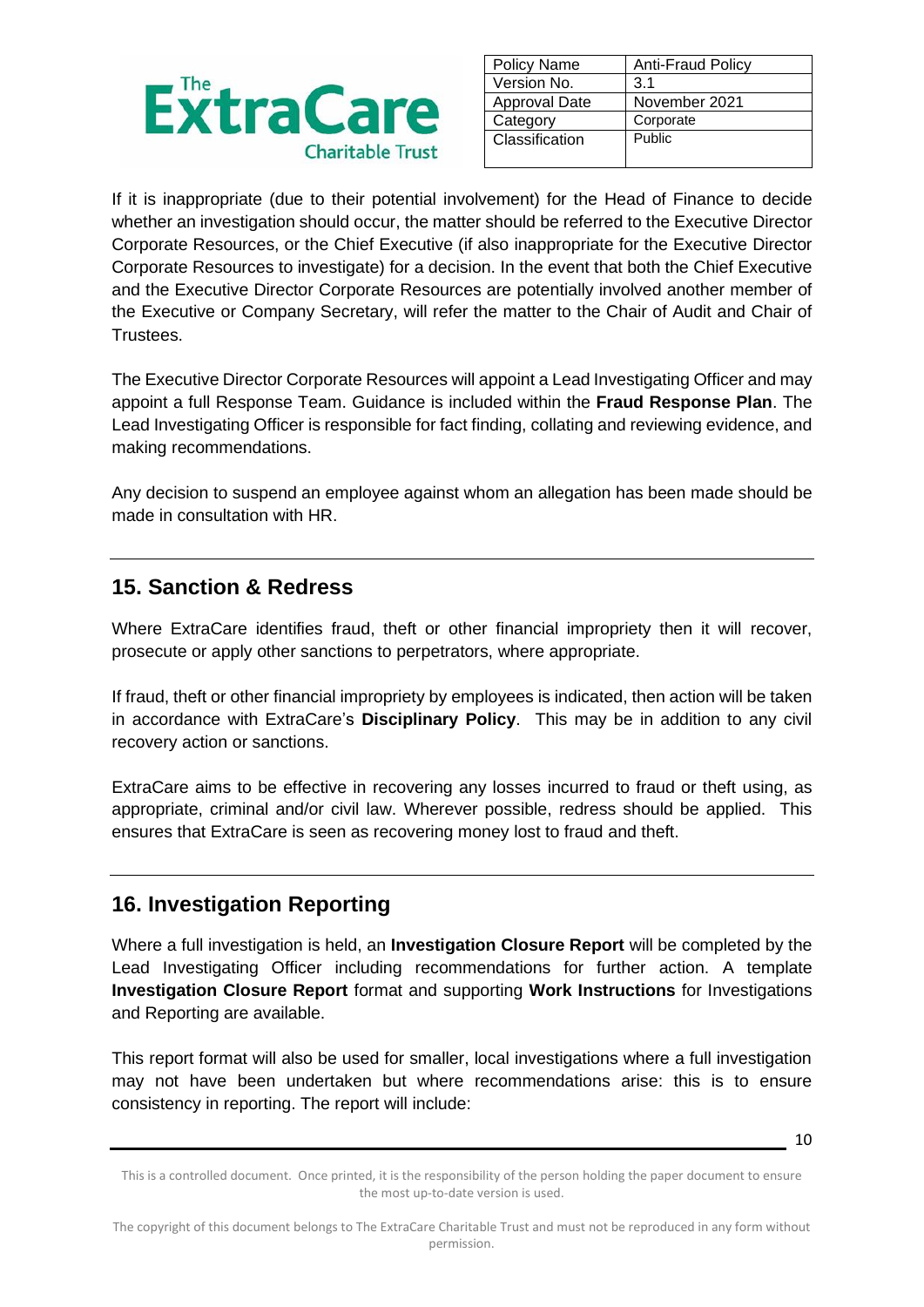

| <b>Policy Name</b>   | <b>Anti-Fraud Policy</b> |
|----------------------|--------------------------|
| Version No.          | 3.1                      |
| <b>Approval Date</b> | November 2021            |
| Category             | Corporate                |
| Classification       | Public                   |
|                      |                          |

- Background as to how the investigation arose;
- The action taken in response to the allegations;
- The conduct of the investigation:
- The facts that came to light and any supporting evidence; and
- Any recommendations made.

It may be that the investigation warrants the need for disciplinary action to be taken. The Lead Investigating Officer will not be responsible for undertaking any disciplinary proceedings. A different manager will be appointed for any disciplinary activity and the ExtraCare **Disciplinary Policy** followed with support from the HR team.

# **17. Follow Up of Recommendations**

The **Investigation Closure Report** template contains an action plan which is designed to ensure control improvements are made, risks are reduced or managed, and that lessons are learnt.

Any actions resulting from investigations will be recorded on the **Fraud Action Tracker** by the Head of Finance (or Financial Controller as nominated operational lead). Updates against actions will be monitored by the Head of Finance (or Financial Controller as nominated operational lead) to ensure that actions have been completed. The Executive Leadership Team and Audit & Assurance Committee will be notified when actions are not implemented or are deferred.

## **18. Other Relevant ExtraCare Policies & Documents**

| General | Risk Management Strategy & Policy<br>٠<br><b>Financial Regulations</b><br><b>Anti-Money Laundering Policy</b><br>Anti bribery Policy<br><b>Gifts &amp; Hospitality Policy</b><br><b>Conflicts of Interest Policy</b><br><b>Disciplinary Policy</b><br><b>Whistleblowing Policy</b> |
|---------|------------------------------------------------------------------------------------------------------------------------------------------------------------------------------------------------------------------------------------------------------------------------------------|
|         | <b>Data Protection Policy</b><br><b>Incident Reporting Framework</b><br>Code of Conduct / ExtraSpecial Conduct<br>٠<br>Cash Handling Policy<br><b>Trustee Code of Conduct</b><br>Charity Commission - Reporting Serious Incidents                                                  |

This is a controlled document. Once printed, it is the responsibility of the person holding the paper document to ensure the most up-to-date version is used.